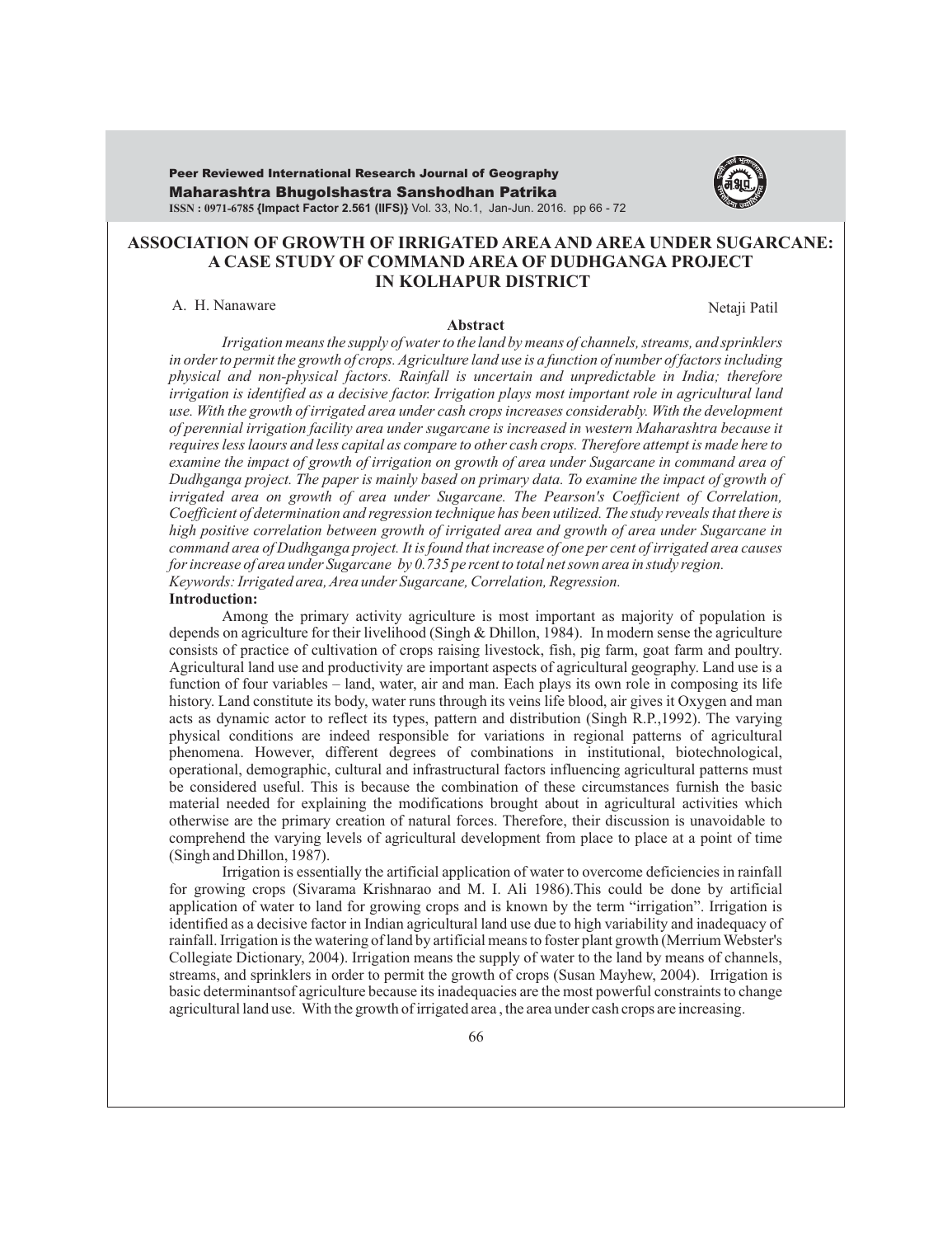Sugarecane is most important cash crop in western Maharashtra. Sugarcane is tall tropical plant with thick stems from which sugar is made (Hey & Holloway, 2015). The Sugarcane plant is classified under the genus 'saccharm' the world being derived from Sankrit word 'Sharkara'. it is locally called 'Oos'. it is the main source of Sugar in India and premier cash crop (Todkar & Dande, 2013). Sugarcane is twelve months crop and it is planted in between July- August and January. It is waterloving tropical crop and therefore requires high temperature and maximum moisture. therefore it is cultivated in those area which have perennial irrigation facility. The area under Sugarcane cultivation has increased considerably in the western Maharashtra due to development of mediam and major irrigation projects and availability of Regur soils in river basin. further more it requires less labour force as compared to other cash crops and less diligence. Now a days due to non availability of agricultural labours majority farmer prefer sugarcane. therefore it is hypothesed that higher is the irrigated area more is the area under sugarcane. So attempt is made here to assess the impact of growth of irrigated area on growth of area under Sugarcane.

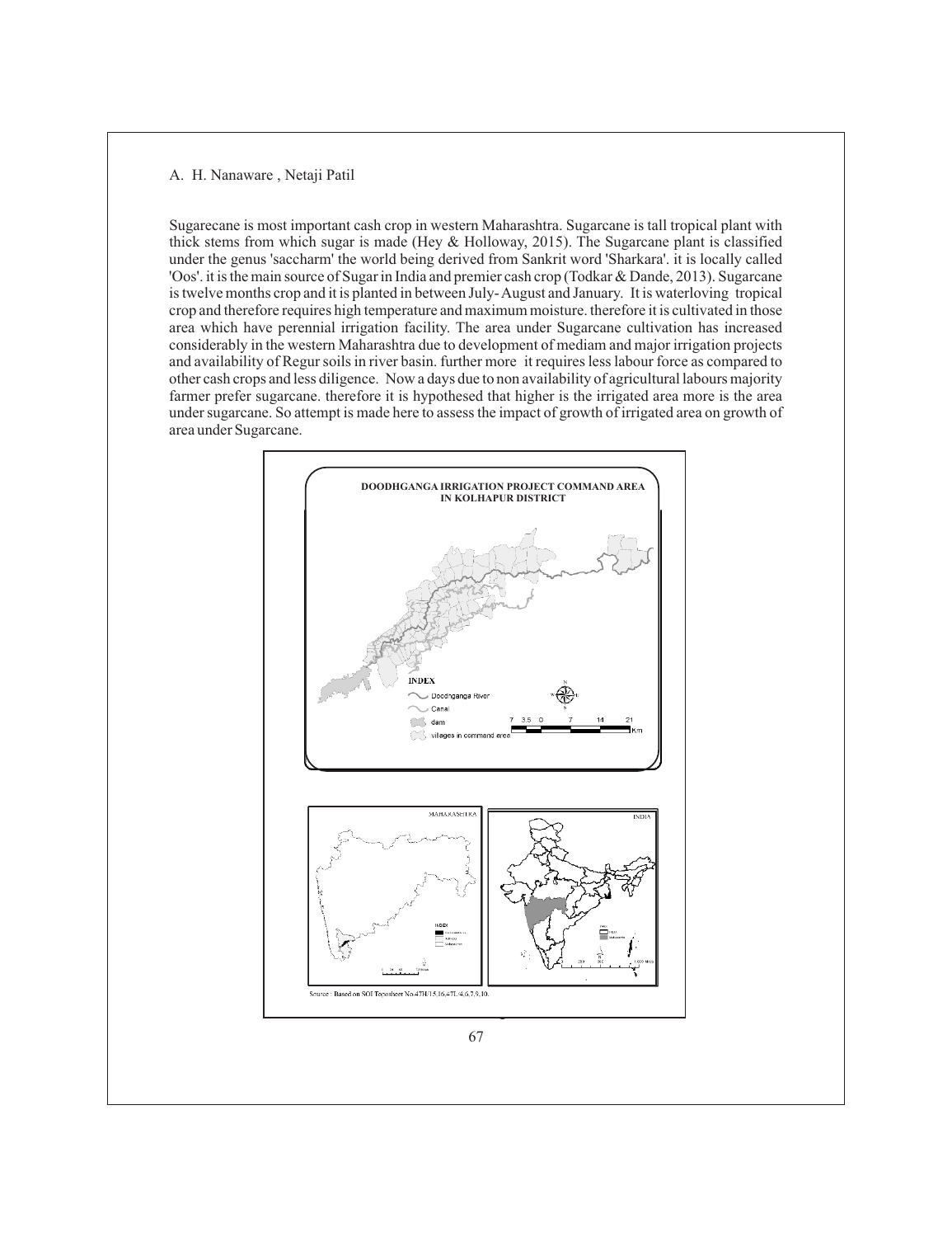### **Study Area:**

Dudhganga Irrigation Project is located in Kolhapur District of south Maharashtra. Dudhganga Project is mainly irrigation project and its command area

lies between 16026'15" north to 160 43' 12" north latitude and 740 01' 54" east to 740 39' 22" east longitude (Fig. 1). It is a big irrigation project built on Dudhganga river having 27.43 TMC capacity. The gross command area of this multi-state project is 93,209 hectares of which 73,340 hectares lies in Maharashtra.

Dudhganga river which gets its origin in Western Ghats and flows eastwards and joins to Krishna river in the state of Karnataka. The command area covers the parts of six tahsils in Kolhapur district, namely, Radhanagari, Bhudargad, Kagal, Hatkanagle, Shirol and Karveer comprising 96 villages. It occupies an area of 63212 hectares with population of 267275 persons (2011). The region has varied topography with narrow basin in the west which gradually broadens in the east. The study region has monsoon climate. The average maximum temperature of the region is  $30.0^{\circ}$  and minimum 14.0°. The region has varied type of rainfall which ranges from 5000 mm to west and 600 mm to the east. The western part of the command area is occupied by an alluvial and laterite soils and eastern part is covered with alluvial and black soils. The area is thickly populated and agriculture is the main source of livelihood of the people.

## **Objectives:**

The main objectives of this paper are as following

1) To examine the impact of growth of irrigated area on growth of area under Sugarcane

2) To estimate the rate of change in area under Sugarcane in relation to change in percentage of irrigated area.

## **Data collection and Methodology:**

The present study is based on primary data source. In order to meet these objectives the relevant information and data regarding irrigated area, area under Sugarcane, are collected through extensive field survey with the help of schedule, questionnaire, interview and discussion. During field survey 96 villages are assessed for which The systematic sampling method is employed and every second farmer is considered for collection of data for the pre and post irrigation project period. Directors, Secretary and chairman of cooperative irrigation institutes are also interviewed.

Collected rough data are processed. To determine growth of irrigated are a and growth of area under Sugarcane the percentage to net sown are is computed.

To examine the impact of irrigated area on area under Sugarcane the Pearson's Coefficient of Correlation technique has been utilized. The degree of relationship by considering growth of irrigated area as an independent variable 'X' and growth of area under Sugarcane as dependent variable 'Y' is measured. The functional form of linear relationship has been measured by using regression equation Y on X i.e.  $y = a + bx$ . The rate of change in dependent variable has been estimated with the help of 'b' coefficient, which is the line of best fit. The 't' test is used with the view to understand the confidence level. Analysis of the study has been made with help of the statistical techniques and on the basis of this results and conclusion are drawn.

## **Discussion:**

## **Growth of Irrigated Area and growth of area underSugarcane:**

The table-1 indicates that irrigated area has increased in 92 villages raging from 0.89 percent to 98.23 per cent to total net sown area in the post period of project. The high growth is found in 10 villages i. e. > 66 percent because these village are situated close to Doodhganga River. The moderate growth in irrigated area is recorded in 28 villages i.e. 33 - 66 per cent, while it is less than 33 per cent in 54 villages. The negative change in percentage of irrigated area is also found in 4 villages due to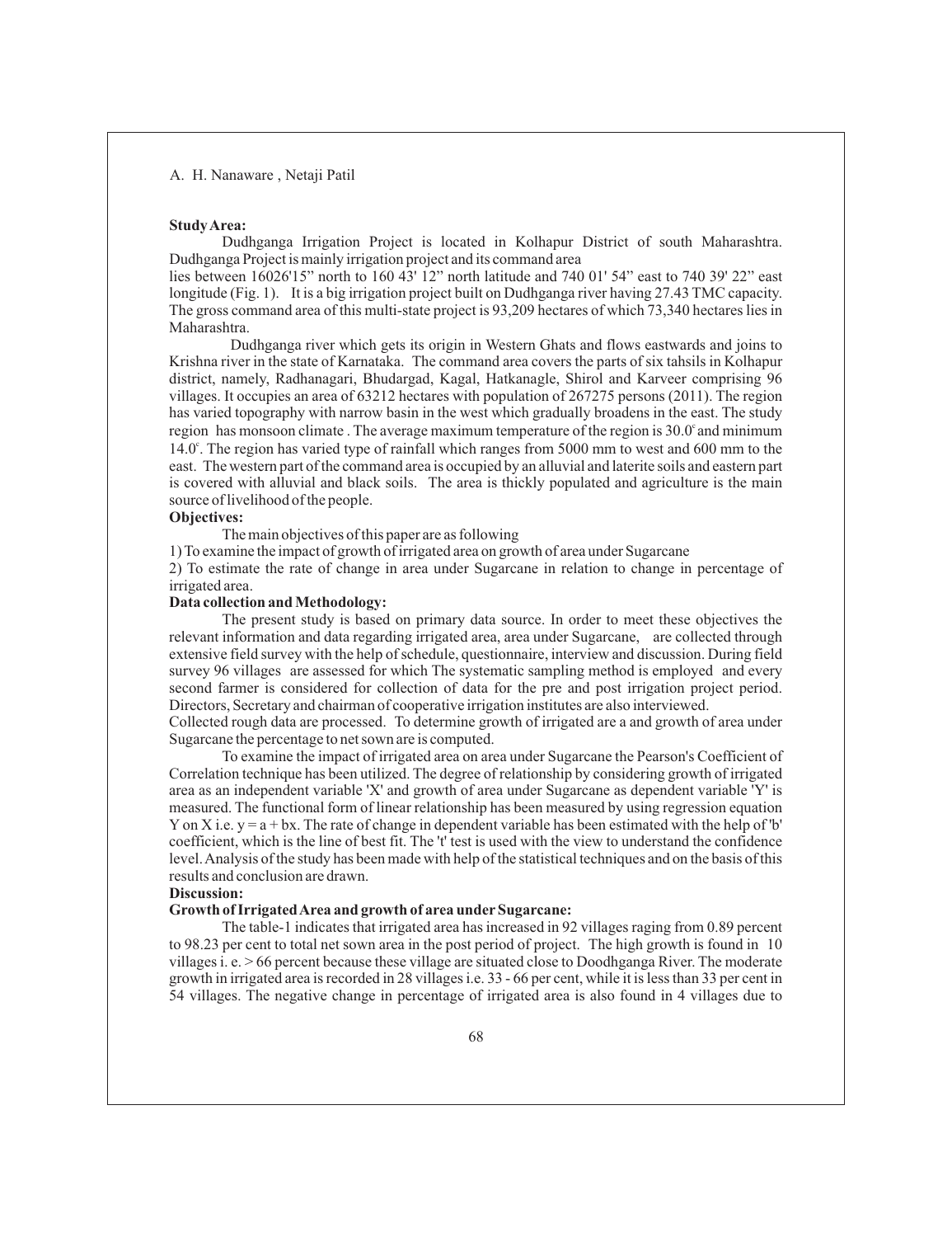| Name of Village<br>Farale | Growth of                |                            |                                  |                                                                                              |                   |  |
|---------------------------|--------------------------|----------------------------|----------------------------------|----------------------------------------------------------------------------------------------|-------------------|--|
|                           | Irrigated area<br>in $%$ | under Sugarcane<br>in $\%$ | Growth of area   Name of Village | Growth of<br>Growth of area<br>Irrigated area in under Sugarcane<br>$\frac{0}{0}$<br>$\ln\%$ |                   |  |
|                           | $-4.35$                  | $-1.91$                    | Belawale Kh.                     | 12.64                                                                                        | 12.48             |  |
| Panori                    | 0.89                     | 2.11                       | Kembali                          | 38.46                                                                                        | 33.19             |  |
| Helewadi                  | $-6.52$                  | $-3.62$                    | Bachani                          | 37.68                                                                                        | 31.91             |  |
| Bajawade                  | 1.61                     | 3.97                       | Vhanali                          | 61.77                                                                                        | 56.59             |  |
| Mallewadi                 | 19.66                    | 15.03                      | Savarde Kh.                      | 14.74                                                                                        | 15.13             |  |
| Mogharde                  | 12.16                    | 6.22                       | Kenavade                         | 12.99                                                                                        | 12.11             |  |
| Solankur                  | 8.12                     | 10.09                      | Gorambe                          | 18.45                                                                                        | 17.42             |  |
| Sulambi                   | 41.07                    | 40.54                      | Mhakave                          | 28.71                                                                                        | 25.43             |  |
| Mangewadi                 | 31.81                    | 30.32                      | Shendur                          | 13.73                                                                                        | 12.74             |  |
| Nartawade                 | 16.98                    | 15.28                      | Shankarwadi                      | 78.78                                                                                        | 61.92             |  |
| Akanur                    | 12.05                    | 12.41                      | Bamani                           | 86.02                                                                                        | 73.17             |  |
| Mangoli                   | 56.12                    | 52.05                      | Ekondi                           | 74.23                                                                                        | 64.26             |  |
| Kapileshwar               | 17.21                    | 17.38                      | Siddhanerli                      | 47.36                                                                                        | 45.33             |  |
| Turambe                   | 40.65                    | 34.93                      | Vhannur                          | 16.13                                                                                        | 14.48             |  |
| Kasarwada                 | 9.75                     | 9.08                       | Pimpalgaon Kh.                   | 24.62                                                                                        | 22.29             |  |
| Titawe                    | 12.54                    | 14.08                      | Kagal (r)                        | 37.50                                                                                        | 25.21             |  |
| Arjunwada                 | 51.86                    | 41.94                      | Vandoor                          | 80.82                                                                                        | 73.41             |  |
| Talashi                   | 19.55                    | 17.36                      | Karnoor                          | 20.66                                                                                        | 19.32             |  |
| Majagaon                  | 32.90                    | $\sqrt{24.22}$             | Sangaon Kasaba                   | 25.82                                                                                        | 24.92             |  |
| Thikpurli                 | 21.18                    | 15.4                       | Lingnur Dumala                   | 32.02                                                                                        | 27.96             |  |
| Shelewadi                 | 62.29                    | 53.4                       | Sangaon Mouje                    | 30.32                                                                                        | 27.09             |  |
| Chandre                   | 21.38                    | 19.01                      | Randivewadi                      | 27.51                                                                                        | 23.43             |  |
| Kasabawalwe               | 25.39                    |                            | 23.03   Sulkud                   | 49.18                                                                                        | 46.65             |  |
| Sarvade                   | 24.78                    | 22.11                      | Pimpalgaon Bk.                   | 21.05                                                                                        | 17.8              |  |
| Kasarputale               | 87.46                    | 73.32                      | Basarewadi                       | 10.88                                                                                        | 9,04              |  |
| Majare Kasarwala          | 54.89                    | 0.001                      | Pachavade                        | 21.16                                                                                        | 19.22             |  |
| Savarde                   | 3.25                     | 0.94                       | Tikkewadi                        | 11.01                                                                                        | 10.14             |  |
| Pandewadi                 | 19.47                    | 19.71                      | Nadhavade                        | 39.11                                                                                        | 35.33             |  |
| Ategaon                   | 19.27                    | 15.49                      | Mudal                            | 46.52                                                                                        | 44.64             |  |
| Dhamanwadi                | 98.23                    | 67.56                      | Admapur                          | 41.24                                                                                        | 37.92             |  |
| Aini                      | 31.08                    | 24.88                      | Khaparewadi                      | 19.73                                                                                        | 12.35             |  |
| Palkarwadi                | 64.71                    | 0.00                       | Nigave Khalsa                    | 49.85                                                                                        | 39.91             |  |
| Dhngewadi (n.v.)          | 80.00                    | 54.29                      | Kavane                           | 48.35                                                                                        | 42.39             |  |
| Malve                     | $-0.73$                  | 1.36                       | Chuye                            | 22.24                                                                                        | 14.19             |  |
| Chandekarwadi             | 44.44                    | $0.00\vert$                | Yevati                           | $-1.07$                                                                                      | 0.7               |  |
| Undarwadi                 | 30.37                    | 26.77                      | Ispurli                          | 59.46                                                                                        | 51.59             |  |
| Boravade                  | 18.01                    | 17.49                      | Wadakashivale                    | 32.31                                                                                        | 28.2              |  |
| Pharakatewadi             | 69.16                    | 57.37                      | Nagaon                           | 28.53                                                                                        | 22.51             |  |
| Bidri                     | 28.08                    | 24.66                      | Khebavade                        | 56.88                                                                                        | 54.93             |  |
| Valave Kh.                | 34.42                    | 27.96                      | Nandgaon                         | 37.85                                                                                        | 35.46             |  |
| Sonali                    | 14.86                    | 8.27                       | Dindnevli                        | 23.69                                                                                        | 21.5              |  |
| Nindhori                  | 36.12                    | 30.96                      | Wadagaon                         | 33.93                                                                                        | 28.17             |  |
| Kurni                     | 23.64                    | 21.74                      | Talandage                        | 34.59                                                                                        | 27.28             |  |
| Chaundal                  | 28.92                    | 22.79                      | Yalgud                           | 28.88                                                                                        | 22.89             |  |
| Savarde Bk.               | 15.43                    | 14.47                      | Ghosarwad                        | 22.87                                                                                        | 23.13             |  |
| Pirachiwadi               | 39.78                    | 38.07                      | Takliwadi (n.v.)                 | 38.71                                                                                        | 40.14             |  |
| Sake                      | 16.71                    | 16.24                      | Dattawad                         | 13.70                                                                                        | 14.38             |  |
| Belawale Bk.              | 47.72                    | 46.54                      | Danwad                           | 70.83<br>Coefficient of Correlation                                                          | 52.2<br>$+0.8821$ |  |
|                           |                          |                            |                                  |                                                                                              |                   |  |

# increase in net sown area in post period of project. **Table 1: Growth of Irrigated area and growth area under Sugarcane in Command area of**

Source: Compiled by author on the basis of field survey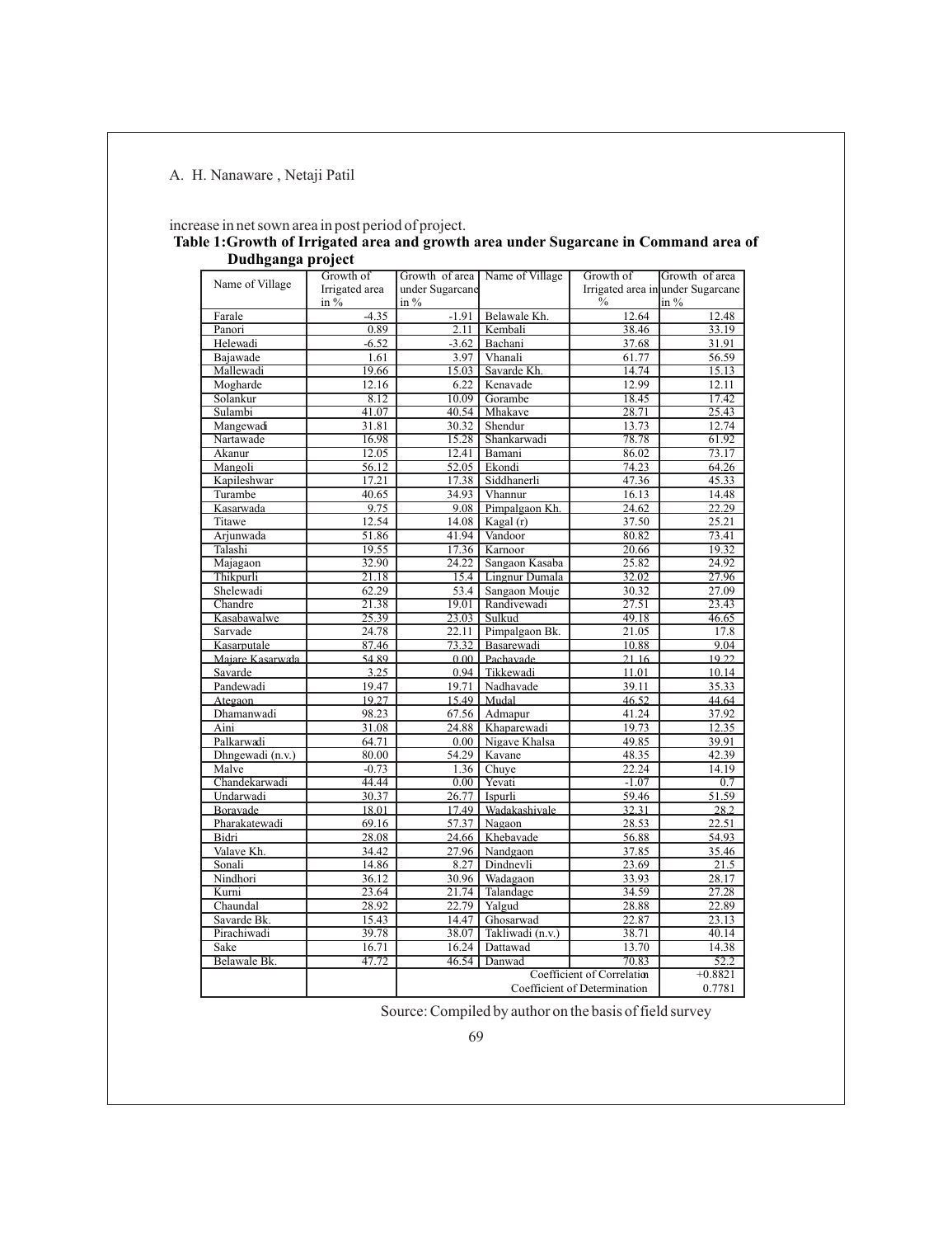The table-1 also indicates that area under Sugarcane has increased in 91 villages raging from 0.7 percent to 73.41 per cent to total net sown area in the post period of project. The high growth is found in 14 villages i. e. > 50 percent. The moderate growth in area under Sugarcane is recorded in 27 villages i.e. 25 to 50 per cent to total net sown area, while it is less than 25 per cent in 50 villages. The negative change in percentage of area under Sugarcane is also found in 2 villages due to increase in area under other cash crops. On an average area under Sugarcane is high in those villages which have high growth of irrigated area. But there are some exceptions that have high percentage of irrigated area but area under Sugarcane is low.

## **Impact of Growth of Irrigated area on Growth of Area UnderSugarcane:**

The positive relationship between the growth of irrigated area  $(X)$  and growth of area under Sugarcane (Y) has been observed in the command area of Dudhganga irrigation project. The coefficient of correlation in this regard is at  $r = +0.8821$ . It indicates that there is a very good positive relation in between the variable 'X and 'Y'. The degree of linear association between these two variable obtained by using the coefficient of determination is found to be at 0.7781, which reveals that the independent variable  $(X)$  i.e. growth of irrigated area are explaining 77.81 per cent of the total variations in dependant variable (Y) i.e. growth of area under Sugarcane in the study area. It is a good explanation because 77.81 per cent of variation in 'Y' growth of Area under Sugarcane to be influenced by the variable 'X' i.e. growth of irrigated area and about 22.19 percent of variation is left to be influenced by other variables. The functional form of linear relationship of 'Y' on 'X' found to be at

 $y = 2.754 + 0.735x$  the line of best fists shown in figure -2.

The regression coefficient indicates that increase of one per cent irrigated area causes for increase of 0.735 percent area under Sugarcane to total net sown area in study area. By testing the significance of regression coefficient (a test of significance), the validity of this causal relationship has been confirmed.

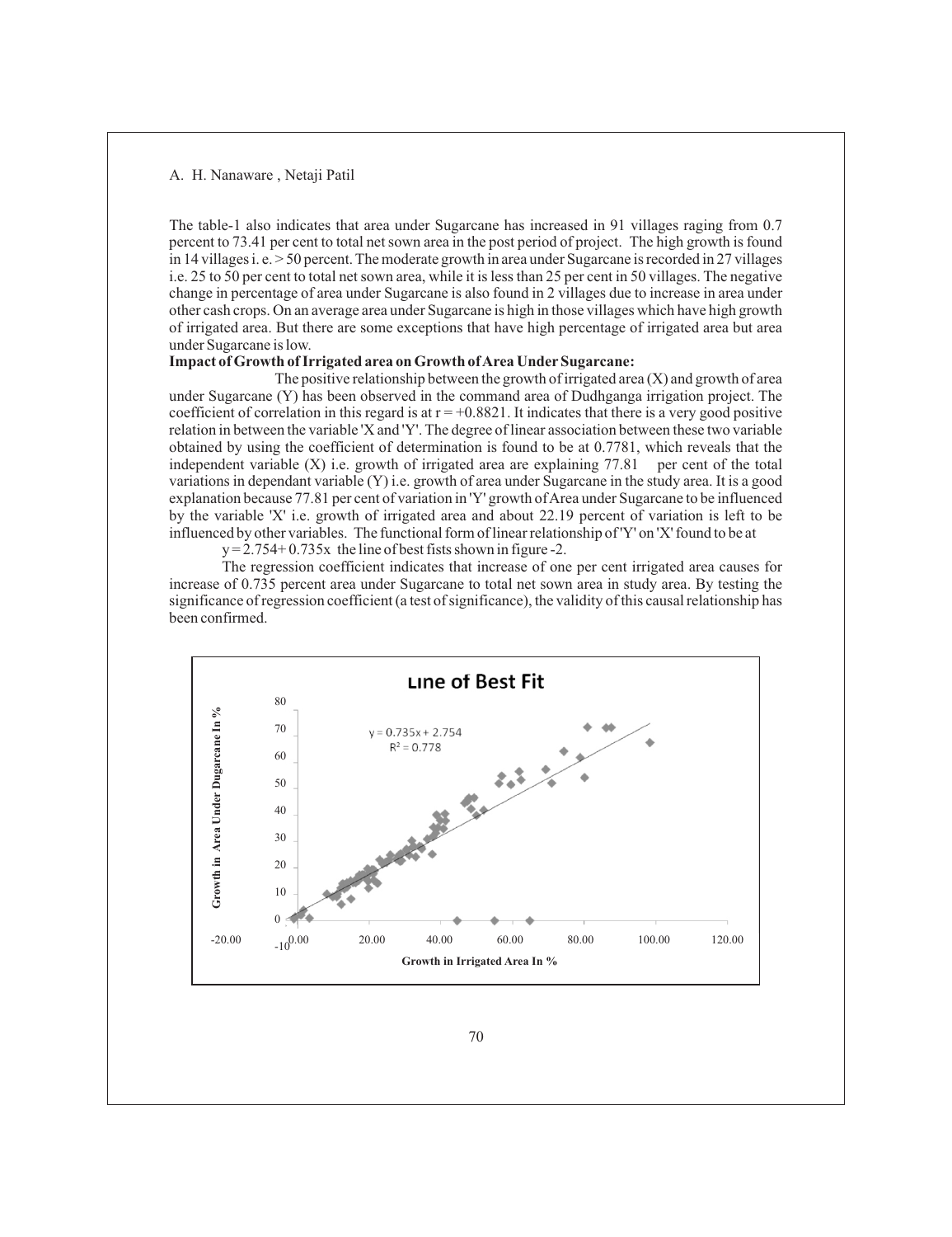| Name of Village  | yi                 | Yi-yi             | Name of Village               | yi                 | Yi-yi   |
|------------------|--------------------|-------------------|-------------------------------|--------------------|---------|
| Farale           | $-0.45$            | $-1.46$           | Belawale Kh.                  | 12.05              | 0.43    |
| Panori           | 3.41               | $-1.30$           | Kembali                       | 31.02              | 2.17    |
| Helewadi         | $-2.04$            | $-1.58$           | Bachani                       | 30.45              | 1.46    |
| Bajawade         | 3.94               | 0.03              | Vhanali                       | 48.16              | 8.43    |
| Mallewadi        | 17.21              | $-2.18$           | Savarde Kh.                   | 13.59              | 1.54    |
| Mogharde         | 11.69              | $-5.47$           | Kenavade                      | 12.30              | $-0.19$ |
| Solankur         | 8.72               | 1.37              | Gorambe                       | 16.32              | 1.10    |
| Sulambi          | 32.94              | 7.60              | Mhakave                       | 23.86              | 1.57    |
| Mangewadi        | $\overline{26.13}$ | 4.19              | Shendur                       | 12.85              | $-0.11$ |
| Nartawade        | 15.24              | 0.04              | Shankarwadi                   | 60.65              | 1.27    |
| Akanur           | 11.61              | 0.80              | Bamani                        | 65.98              | 7.19    |
| Mangoli          | 44.00              | 8.05              | Ekondi                        | $\overline{57.31}$ | 6.95    |
| Kapileshwar      | 15.40              | 1.98              | Siddhanerli                   | 37.56              | 7.77    |
| Turambe          | 32.63              | $\overline{2.30}$ | Vhannur                       | 14.61              | $-0.13$ |
| Kasarwada        | 9.92               | $-0.84$           | Pimpalgaon Kh.                | 20.85              | 1.44    |
| Titawe           | 11.97              | 2.11              | $\overline{\text{Kagal (r)}}$ | 30.32              | $-5.11$ |
| Arjunwada        | 40.87              | 1.07              | Vandoor                       | 62.15              | 11.26   |
| Talashi          | 17.12              | 0.24              | Karnoor                       | 17.94              | 1.38    |
| Majagaon         | 26.94              | $-2.72$           | Sangaon Kasaba                | 21.73              | 3.19    |
| Thikpurli        | 18.32              | $-2.92$           | Lingnur Dumala                | 26.29              | 1.67    |
| Shelewadi        | 48.54              | 4.86              | Sangaon Mouje                 | 25.04              | 2.05    |
| Chandre          | 18.47              | 0.54              | Randivewadi                   | 22.97              | 0.46    |
| Kasabawalwe      | 21.42              | 1.61              | Sulkud                        | 38.90              | 7.75    |
| Sarvade          | 20.96              | 1.15              | Pimpalgaon Bk.                | 18.23              | $-0.43$ |
| Kasarputale      | 67.03              | 6.29              | Basarewadi                    | 10.75              | $-1.71$ |
| Majare Kasarwada | 43.10              | $-43.10$          | Pachavade                     | 18.31              | 0.91    |
| Savarde          | 5.14               | $-4.20$           | Tikkewadi                     | 10.85              | $-0.71$ |
| Pandewadi        | 17.06              | 2.65              | Nadhavade                     | 31.50              | 3.83    |
| Ategaon          | 16.91              | $-1.42$           | Mudal                         | 36.95              | 7.69    |
| Dhamanwadi       | 74.95              | $-7.39$           | Admapur                       | 33.06              | 4.86    |
| Aini             | 25.60              | $-0.72$           | Khaparewadi                   | 17.25              | $-4.90$ |
| Palkarwadi       | 50.31              | $-50.31$          | Nigave Khalsa                 | 39.39              | 0.52    |
| Dhngewadi (n.v.  | 61.55              | $-7.26$           | Kavane                        | 38.29              | 4.10    |
| Malve            | 2.22               | $-0.86$           | Chuye                         | 19.10              | $-4.91$ |
| Chandekarwadi    | 35.42              | $-35.42$          | Yevati                        | 1.97               | $-1.27$ |
| Undarwadi        | 25.08              | 1.69              | Ispurli                       | 46.45              | 5.14    |
| Boravade         | 15.99              | 1.50              | Wadakashivale                 | 26.50              | 1.70    |
| Pharakatewadi    | 53.59              | 3.78              | Nagaon                        | 23.72              | $-1.21$ |
| <b>Bidri</b>     | 23.39              | 1.27              | Khebavade                     | 44.56              | 10.37   |
| Valave Kh.       | $\overline{28.05}$ | $-0.09$           | Nandgaon                      | 30.57              | 4.89    |
| Sonali           | 13.68              | $-5.41$           | Dindnevli                     | 20.17              | 1.33    |
| Nindhori         | 29.30              | 1.66              | Wadagaon                      | 27.70              | 0.47    |
| Kurni            | $\overline{20.13}$ | 1.61              | Talandage                     | 28.18              | $-0.90$ |
| Chaundal         | 24.01              | $-1.22$           | Yalgud                        | 23.98              | $-1.09$ |
| Savarde Bk.      | 14.10              | 0.37              | Ghosarwad                     | 19.56              | 3.57    |
| Pirachiwadi      | 31.99              | 6.08              | Takliwadi (n.v.)              | 31.20              | 8.94    |
| Sake             | 15.04              | 1.20              | Dattawad                      | 12.82              | 1.56    |
| Belawale Bk.     | 37.83              | 8.71              | Danwad                        | 54.82              | $-2.62$ |
|                  |                    |                   |                               |                    |         |

## **Table** -**2: Residuals from Regression of area under Sugarcanein Command area of Dudhganga project**

Source: Compiled by author on the basis of field survey 71